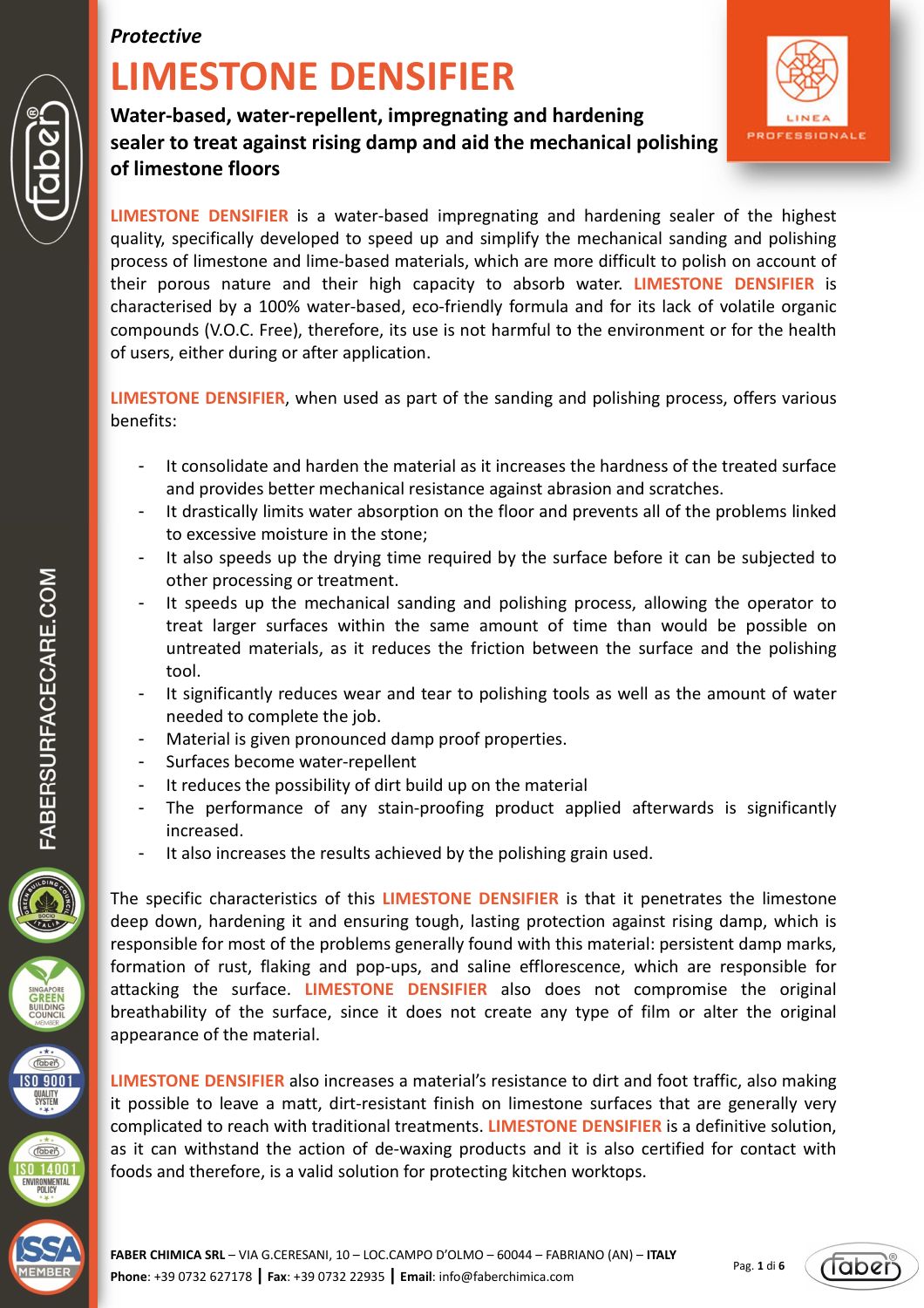*LIMESTONE DENSIFIER* **- Water-based, water-repellent impregnating and hardening sealer against rising damp and to aid the mechanical polishing of limestone floors.** 



**LIMESTONE DENSIFIER** can be combined with a surface stain-proofer to achieve maximum performance; it will act as a primer to maximise the effectiveness and durability of the stainproofing treatment applied successively.

**LIMESTONE DENSIFIER** is also recommended as a pre-installation treatment for limestone:

- it is used as a 6-side, pre-treatment to prevent rising damp, leaving a high degree of protection without compromising adherence between the underside of the material and the bonding agent used, even in the event that stone can be installed with simple cement mortar or mechanical securing.
- it is used as a 5-side, pre-treatment (*top+edge*) in the event that stone can be installed with top-quality mortar or mechanical fastening.

Pre-treatment of natural stone is highly recommended as it makes it possible to protect natural materials from the earliest stages of installation, avoiding all problems linked to moisture absorption from the laying bed (screed and adhesive) or the processes that the natural stone undergoes (bonding, grouting, mechanical polishing). It is always advisable to pre-treat natural stone, but it is more important to do so when the surface is absorbent and sensitive, especially and above all, according to the characteristics and performance of the adhesive used.

# **CHARACTERISTICS AND BENEFITS**

- **Protects** material **from rising damp**
- **Prevents** the formation of **salts** and **efflorescence**
- **Water-based** product
- **Eco-compatible solution**
- **VOC Free**
- **Suitable for contact with foods**
- **Does not change** the original appearance of the treated surface
	- **Does not film**
- $\checkmark$  High **capacity to penetrate** into the subfloor
- **Durable** protection
- **Simplifies grout removal** and cleaning after installation
- **Does not change breathability**
- **Speeds up and simplifies mechanical sanding and polishing operations**

# **USES**

# **Uses**

This product **can be used** on both indoor and outdoor surfaces. **Suitable** for use on: limestone, and particularly absorbent lime-based materials.

**COVERAGE**   $10/15 \text{ m}^2$ /l

**FABER CHIMICA SRL** – VIA G.CERESANI, 10 – LOC.CAMPO D'OLMO – 60044 – FABRIANO (AN) – **ITALY Phone**: +39 0732 627178 **| Fax**: +39 0732 22935 **| Email**: info@faberchimica.com



**Taben SO 9001** QUALITY<br>SYSTEM

 $Table 8$  $S0$  14001 ENVIRONMENTAL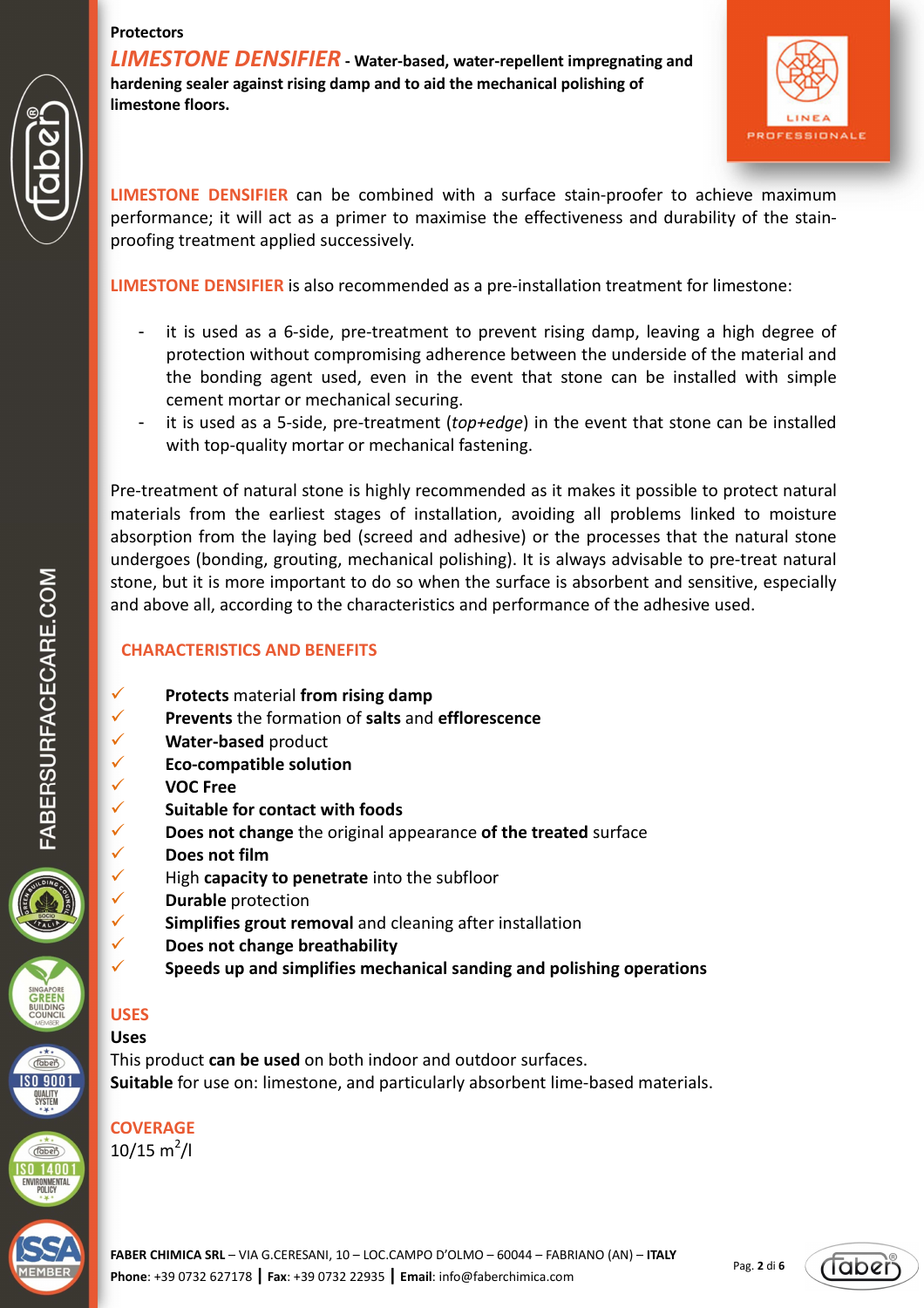*LIMESTONE DENSIFIER* **- Water-based, water-repellent impregnating and hardening sealer against rising damp and to aid the mechanical polishing of limestone floors.** 



#### **APPLICATION EQUIPMENT**

Brush, Lambswool applicator, Roller, Airless, Immersion, Production line

#### **APPLICATION**

#### *Preparing and cleaning the surface*

1. Carefully clean the surface, making sure to remove any dust or dirt present.

2. Never apply LIMESTONE DENSIFIER to wet surfaces. The product can be used on slightly

damp surfaces; nonetheless, please ensure that the surface to be treated is as dry as possible. 3. Apply LIMESTONE DENSIFIER to surfaces with a temperature of between +5 and +40°C

4. Any adjacent surfaces not being treated with the product must be protected.

#### *Application to aid polishing*

LIMESTONE DENSIFIER must be used as part of the mechanical polishing process on supports previously sanded with 200/400 grain. To speed up the whole process, it is advisable for the preliminary sanding process to be carried out dry so as not to wait for the surface to dry before applying LIMESTONE HARDENER**.** In the event this preliminary sanding operation is carried out with water, it is necessary to wait at least 24-48 hours before applying LIMESTONE DENSIFIER or to cut out this waiting time, it is possible to apply LD before commencing with the first mechanical polishing grain sizes; this will drastically limit the amount of water absorbed by the surface, allowing immediate drying for the following steps before re-applying LIMESTONE DENSIFIER. Once LIMESTONE DENSIFIER has been applied to a dry surface, it is possible to continue with the polishing process, using the next grain up from the one used before the LIMESTONE DENSIFIER. This second part of the polishing process must be carried out with water. Thanks to LIMESTONE DENSIFIER, the surface can be treated with finishing chemical polishes after the 800 grain size has been used, which may already correspond to mechanical polishing carried out with particularly fine grain (1500-3000)

5a. On dried, cleaned and sanded surfaces, apply an abundant, even layer of product using a lambswool applicator, roller, brush or airless applicator or any other tools for the purpose. Make sure to create an even layer to cover the whole surface being treated. In case of application to especially absorbent surfaces, proceed to apply a second coat of product, following the same method, at around 1-2 hours from the first.

6a. Considering that the resulting surface will need further mechanical polishing, it is not necessary to concentrate on any residual products, which will be removed in successive stages. 7a. Proceed with the next level of polishing grain no less than 4 hours after applying LIMESTONE DENSIFIER. We recommend in any case to proceed on the following day to allow the LIMESTONE DENSIFIER to spread and cure completely.

The application of LIMESTONE DENSIFIER to aid the mechanical sanding process is also possible before laying slabs or tiles.

#### *Application as a deep penetrating, water-repellent treatment against rising damp and dirt*

This operation is generally carried out in the factory or on site, including a short period from material installation. Usually, material for laying is treated during the *"dry laying"* stage, which is frequently used as it allows the position of each single piece to be assessed. Alternatively, we recommend laying out the material on a clean, dry area that is large enough to treat the natural stone slabs or tiles.



(Tabeï

 $\widehat{(\text{label})}$ **SO 9001 QUALITY**<br>SYSTEM

 $Table 8$  $S014001$ ENVIRONMENTAL<br>POLICY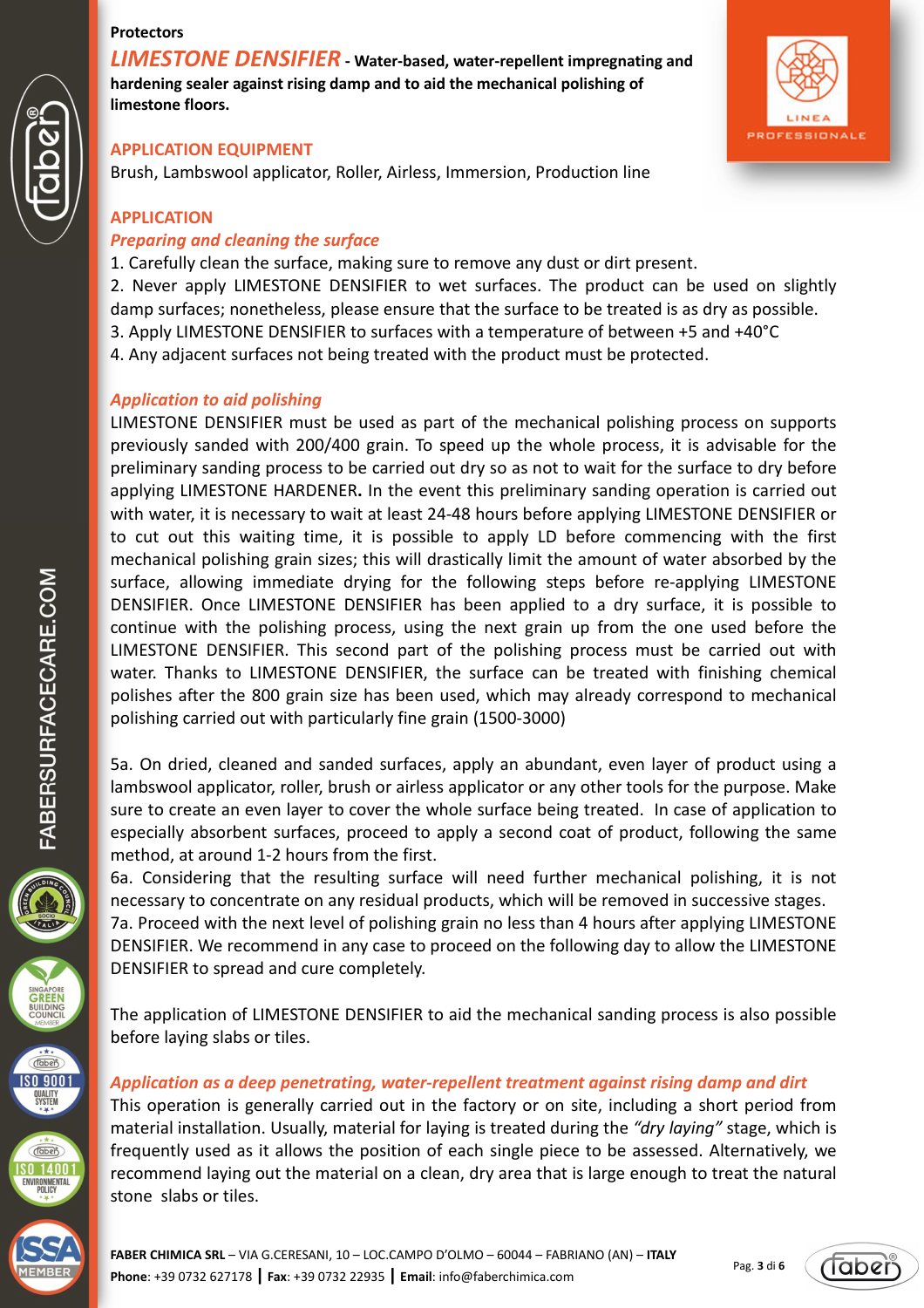*LIMESTONE DENSIFIER* **- Water-based, water-repellent impregnating and hardening sealer against rising damp and to aid the mechanical polishing of limestone floors.** 



The natural stone pre-treatment stage using Faber Chimica solutions starts from the upper surface of the material (*top*) and then the sides (*edges*), followed, after the product has dried, with the underface, which will be in contact with the glue (bottom).

5b. Apply a layer of product, taking care to create an even coating that covers the whole surface, including both the *top* and *edges* of the slab or tile. After about 5-10 minutes and in any case, before the product dries, even out any product residues remaining on the surface, taking care to distribute them uniformly with a roller, lambswool applicator or brush. For a perfectly clean surface in this stage, we recommend redistributing residues until they have been completely eliminated. This redistribution operation is essentially important since it allows easy removal of any dry residues on the surface of the material, which if not re-distributed will be particularly hard to remove.

6b. Wait around 1-2 hours for the product to dry; reposition the slabs or tiles in order to be able to treat the underside (*bottom*), proceeding as described above. We recommend re-positioning the slabs and treating the underface (*bottom*), starting with the first slab to have been given top + edge treatment.

7b. The product residues, redistributed as described above, can be easily removed once the material is completely dry and before it is boxed up, using a white pad or a damp cloth. It can also be removed directly on site, before the slabs or tiles are laid, using a white pad or damp cloth, or immediately after laying, using a floor polisher with white disc.

If the material laid needs to be polished, the residues will be removed directly during the polishing operations.

The pre-treatment on 6 sides (top+edge+bottom) with LIMESTONE DENSIFIER can be carried out using roller, brush or lambswool applicator, or by completely immersing the individual tiles or slabs of material. In this case, fill a large enough container for the tiles with product and completely immerse one tile at a time, for about 10-15 seconds. Immediately after, proceed to redistribute the product residues over the surface, as described above, using a clean cloth.

# *Drying time for pre-installation treatment.*

Before proceeding to lay the tiles or slabs treated with LIMESTONE DENSIFIER wait at least 24 hours.

# *Opening to floor traffic after pre-installation treatment*  Once laid, the treated slabs or tiles can be opened to foot traffic.

# *Production line application*

The product can be applied using special equipment as part of an industrial production/treatment line. Based on the characteristics of the line available, the product will generally require an application stage using a sprinkler, silicone roller or other suitable means; this must be followed by the removal of residues, to be carried out with special brushes or pads.

*For more information about how to use the LIMESTONE DENSIFIER line or for other specific solutions for industrial use, please contact our Technical Division.* 





 $\widehat{(\text{label})}$ **SO 9001 QUALITY**<br>SYSTEM

 $Table 8$  $S0$  14001 ENVIRONMENTAL<br>POLICY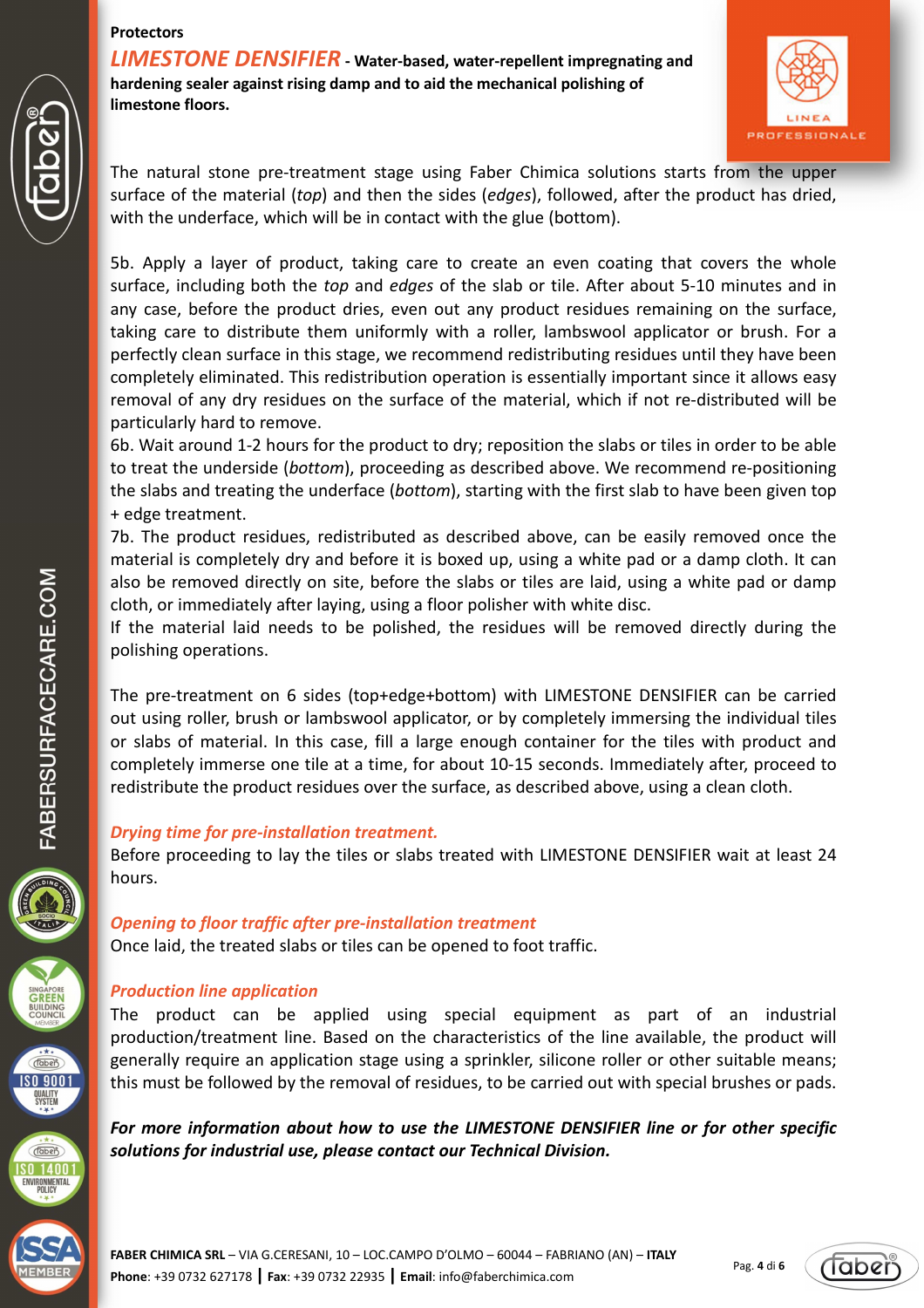*LIMESTONE DENSIFIER* **- Water-based, water-repellent impregnating and hardening sealer against rising damp and to aid the mechanical polishing of limestone floors.** 



#### **COMPLEMENTARY CLEANING AND MAINTENANCE PRODUCTS**

- For *routine cleaning* of a surface treated with LIMESTONE DENSIFIER, we recommend: NEUGEL or ALGAFLOOR

- For *routine cleaning* of a surface treated with LIMESTONE DENSIFIER, we recommend: FABER 30

- To *polish* a surface treated with LIMESTONE DENSIFIER, we recommend: A2 MIX or A3 YELLOW or CRISTAL PAD WHITE PAD

- To increase *the stain-proof protection* of a surface treated with LIMESTONE DENSIFIER, we recommend: HIDRO 150 or B1 700

# **INSTRUCTIONS AND GUIDELINES**

- This is a ready-to-use product and does not need to be diluted.
- Never apply the product to a wet surface
- Do not apply the product to overly heated surfaces
- Apply the product to surfaces with a temperature of between +5 and +40°C
- When applying to recently laid or grouted surfaces, wait for the adhesive or grout to cure completely.
- Before applying the product to the whole surface, it is advisable to test a small, unexposed area or unused piece to check its suitability for use.

#### **EQUIPMENT CLEANING**

At the end of application, the equipment used can be washed using water.

# **SAFETY**

When applying the product, always use suitable personal protective equipment and follow the instructions on the product safety data sheet with care.

| PHYSICAL AND TECHNICAL INFORMATION          |                                                                     |
|---------------------------------------------|---------------------------------------------------------------------|
| Aspect                                      | : Transparent Liquid                                                |
| Color                                       | : Colourless                                                        |
| Odor                                        | : Odourless                                                         |
| pH                                          | : $10.5 \pm 0.5$                                                    |
| Specific gravity (20°C)                     | : $1060 \pm 10$ g/lt.                                               |
| Content in COV (UNI EN ISO 11890-<br>2:2007 | < 0.05%                                                             |
| <b>COV</b> emission                         | N.R. (lower than the quantification limit allowed<br>by the method) |

# **STORAGE**

Keep the container tightly closed and store in a cool, dry place.

# **SHELF LIFE**

36 months in the original, sealed packaging, stored in a cool, dry place.



 $\boxed{\text{Table 1}}$ **SO 9001** QUALITY<br>SYSTEM

 $Table 8$  $\overline{50}$  1400 ENVIRONMENTAL<br>POLICY



*Tabei*